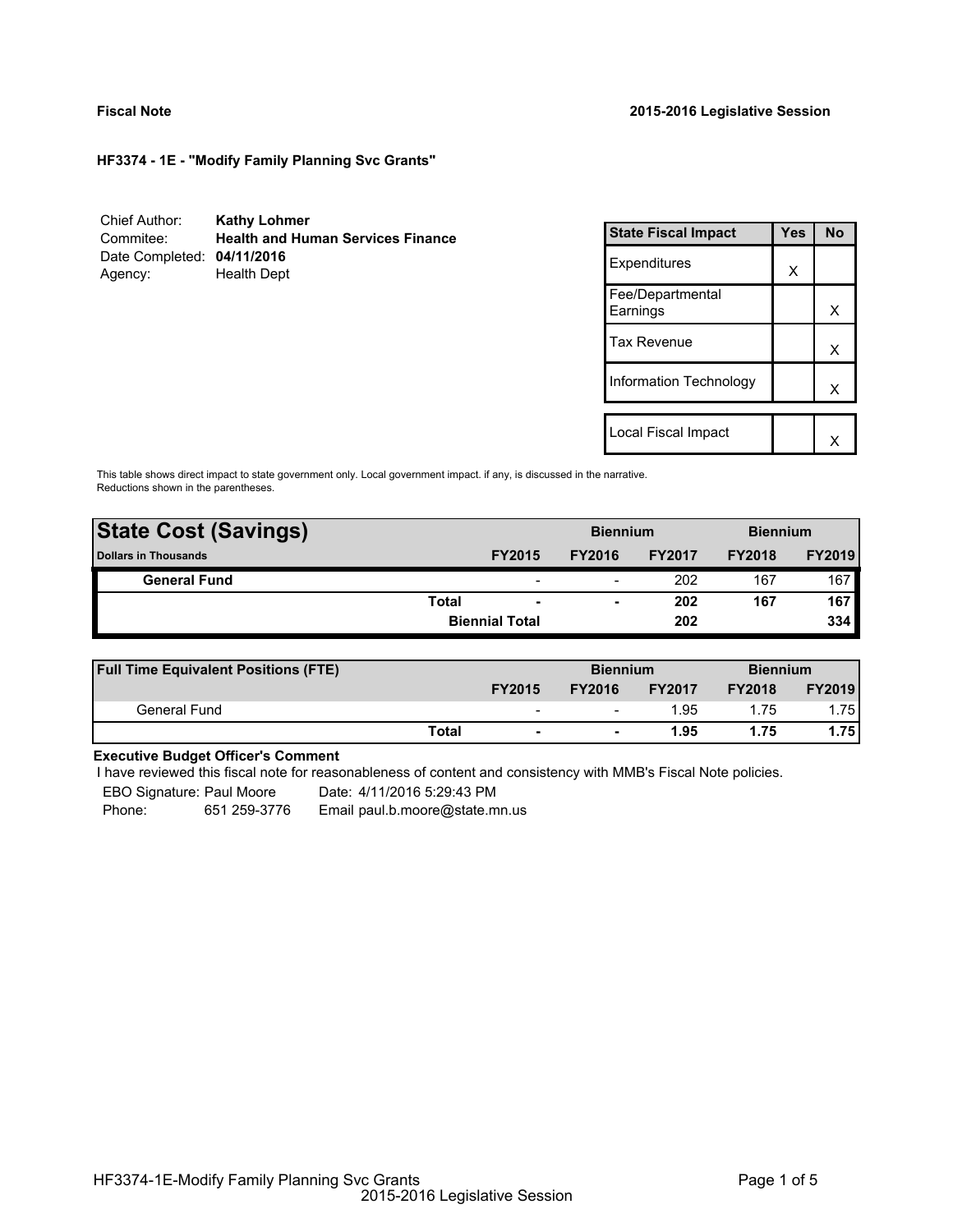### **State Cost (Savings) Calculation Details**

This table shows direct impact to state government only. Local government impact, if any, is discussed in the narrative. Reductions are shown in parentheses.

\*Transfers In/Out and Absorbed Costs are only displayed when reported.

| State Cost (Savings) = 1-2                        |              |                       | <b>Biennium</b>          |               | <b>Biennium</b> |               |
|---------------------------------------------------|--------------|-----------------------|--------------------------|---------------|-----------------|---------------|
| <b>Dollars in Thousands</b>                       |              | <b>FY2015</b>         | <b>FY2016</b>            | <b>FY2017</b> | <b>FY2018</b>   | <b>FY2019</b> |
| <b>General Fund</b>                               |              |                       |                          | 202           | 167             | 167           |
|                                                   | <b>Total</b> |                       | ۰                        | 202           | 167             | 167           |
|                                                   |              | <b>Biennial Total</b> |                          | 202           |                 | 334           |
| 1 - Expenditures, Absorbed Costs*, Transfers Out* |              |                       |                          |               |                 |               |
| <b>General Fund</b>                               |              |                       | $\overline{\phantom{0}}$ | 202           | 167             | 167           |
|                                                   | <b>Total</b> |                       | ٠                        | 202           | 167             | 167           |
|                                                   |              | <b>Biennial Total</b> |                          | 202           |                 | 334           |
| 2 - Revenues, Transfers In*                       |              |                       |                          |               |                 |               |
| <b>General Fund</b>                               |              |                       |                          |               |                 |               |
|                                                   | <b>Total</b> | ٠                     | -                        |               | ۰               | ۰             |
|                                                   |              | <b>Biennial Total</b> |                          |               |                 |               |

#### **Bill Description**

Section 1 Requires any federal Maternal and Child Health Block Grant funds retained by the Commissioner of Health and used for grants for prepregnancy family planning services be distributed according to section 145.925.

Section 2. Requires any federal Maternal and Child Health Block Grant funds allocated to Community Health Boards and used for grants for prepregnancy family planning services be distributed according to section 145.925.

Section 3. Adds that any federal Maternal and Child Health Block Grant funds allocated to Community Health Boards and used for the provision of prepregnancy family planning services under 145.925 be used for programs that meet specific criteria.

Section 4. Requires the Commissioner of Health to grant funds to provide prepregnancy family planning services. The list of entities eligible for grants is moved to 145.925 Subd. 1d.

Section 5. Adds definitions for Community Health Boards; Family planning; federally qualified health center; hospital, and public health clinic.

Section 6. Requires the Commissioner of Health to apply to the federal Department of Health and Human Services for grant funds under Title X of the federal Public Health Service Act, United States Code, title 42, sections 300 to 300a-b.

Section 7. Requires the Commissioner of Health to distribute any federal Title X funds received, funds appropriated from the general fund and the federal TANF fund for family planning services and maternal and child health block grant funds used for prepregnancy family planning services according to 145.925.

Section 8. Requires the Commissioner of Health to distribute the funds listed under Section 7 to public entities, including Community Health Boards and public health clinics first. Any remaining funds may be distributed to hospitals and federally qualified health centers that provide comprehensive primary and preventive health care services.

Section 9. Prohibits a public entity, listed in Section 8, from subgranting for family planning services to an entity that provides abortion services or has an affiliate that provides abortion services, unless the entity that provides abortion services solely when the abortion is directly and medically necessary to save the life of a woman and a physician signs a certification stating the direct and medical necessity of the abortion.

Section 10. Requires the Commissioner of Health, once every grant cycle, to publish on the departments Web site a list of all the entities that received family planning grant funds as well as their subrecipients and the amount of funds received by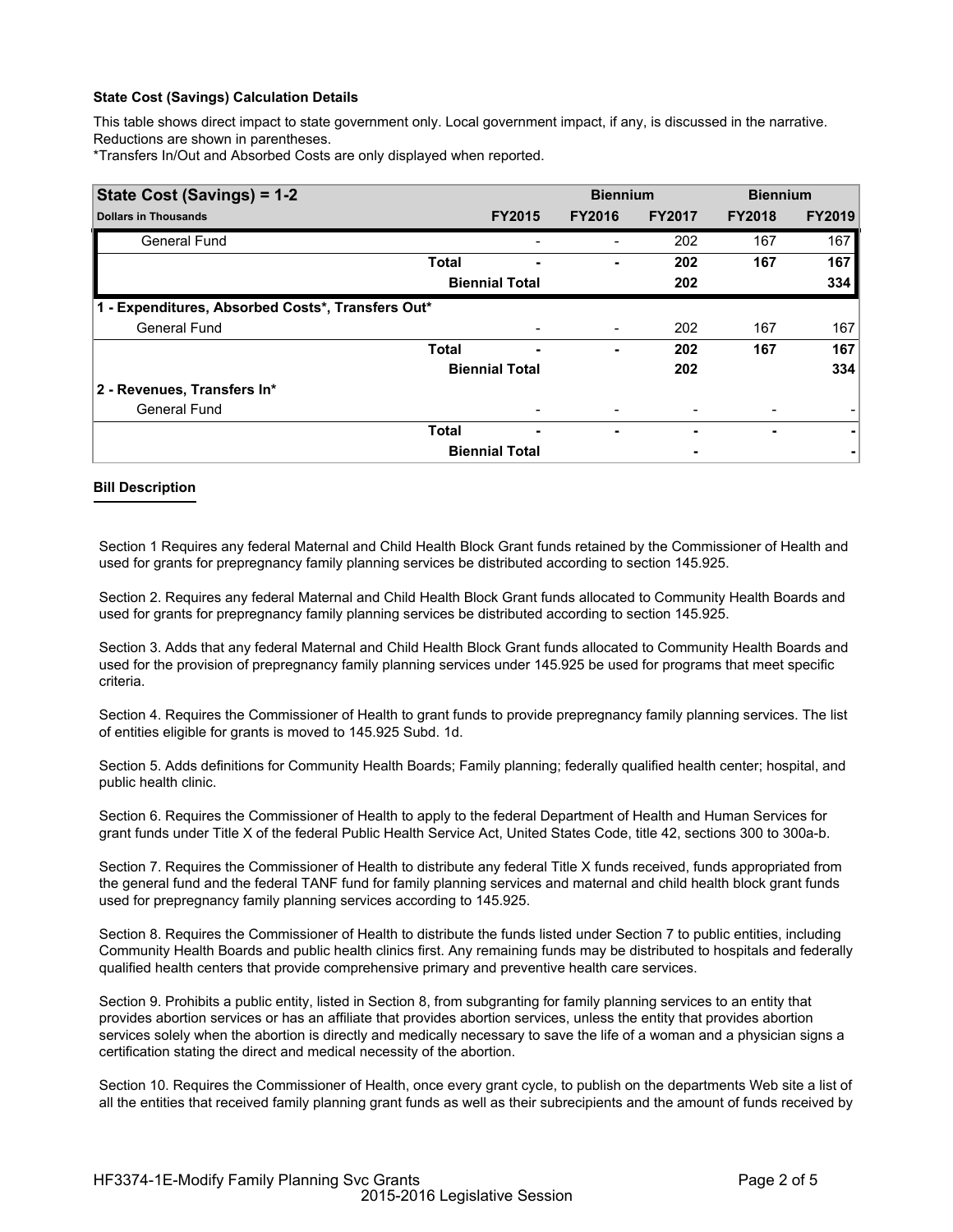each entity.

Section 11. Repeals 145.925 Subd. 2 Prohibition and Subd. 9 Amount of grant; rules

### **Assumptions**

HF 3374-1E makes changes to the organizations eligible for family planning grants and the maximum amount of the grants awarded.

- Section 8 limits the entities eligible to receive family planning grants to community health boards, public health clinics, hospitals, and federally qualified health centers.

- Section 9 prohibits a public entity listed in Section 8 from sub-granting their awards to an entity that provides abortion services or has an affiliate the provides abortion services, except under certain circumstances.

- Section 11 repeals part of the current law that supersedes rules governing the maximum amount of family planning grants. As a result, the repeal would require the department to follow award requirements listed in Minnesota Rules 4700.2420 subpart 1 that limits the family planning grant awards to \$75,000 per organization within a region.

There are currently 27 family planning grantees reaching 78,000 individuals through outreach activities such as classes and health fairs, counseling 30,236 individuals on contraceptive options and providing contraceptive services to 22,259 individuals at 80 locations throughout Minnesota.

- Of the current family planning grantees, 15 grantees, providing 6,749 individuals with contraceptive services, would continue to meet grantee eligibility criteria in section 8. However the combination of sections 11 and 9, which cap annual awards at \$75,000 and prohibits subcontracting with an entity that provides abortion services or has an affiliate that provides abortion services, will result in approximately 4,521 of these individuals losing access to their contraceptives and their established family planning provider.

- Of the current family planning grantees, 12 grantees, providing 15,510 individuals with contraceptive services would not continue to meet grantee eligibility criteria for a state grant as outlined in HF 3374 because as nonprofit organizations they would no longer be eligible to be state grantees. It is unclear how many, if any, of these non-profit organizations might eventually obtain family planning funding as a subrecipient to a public entity under Section 9.

The department assumes these changes would be effective on August 1, 2016. Current family planning grant agreements run from 7/1/2015 to 6/30/2017, which means the department would be required to amend the current grant agreements for the 15 grantees that would continue to be eligible in order to implement the changes by August 1. The department would also be required to issue a new request for proposals (RFP) to award the funds no longer being distributed to the 12 grantees that would no longer be eligible and the funding made available from the \$75,000 cap imposed on the remaining 15 grantees.

It is assumed that at a minimum it would take 6 to 9 months for new family planning delivery systems to be available in the areas of the state currently served by the grantees that would no longer be eligible and the grantees that will need to have their funding reduced: Development and release of a new RFP (1 month); applications to be returned for consideration (1.5 months); review of 70 to 90 applications (1 month); contract negotiations with approved applicants (1 month); processing grants (1 month), and for grantees to have fully implemented their grant program (1 to 3 months). As a result of the timeline to establish new grantees, there will be a period of time where the department will not have grantees in place to provide family planning and contraceptive services for some areas of the state, affecting the approximately 15,500 individuals served by the 12 current organizations that would no longer qualify as grantees plus the 4,521 individuals served by grantees that would be affected by the changes in sections 9 and 11.

Based on the assumptions above, the following amounts of staff effort would be required to implement the following sections:

Sections 1 through Section 3 Would require the department to amend the current 49 Community Health Boards maternal and child health block grant agreements to incorporate the new statutory requirements related to the distribution of maternal and child health block grant funds for family planning services. A 0.2 FTE Grant Coordinator for three months would be needed to process, track and finalize the 49 grant amendments.

Section 6 - The department assumes that the work associated with applying for a federal Title X grant fits within the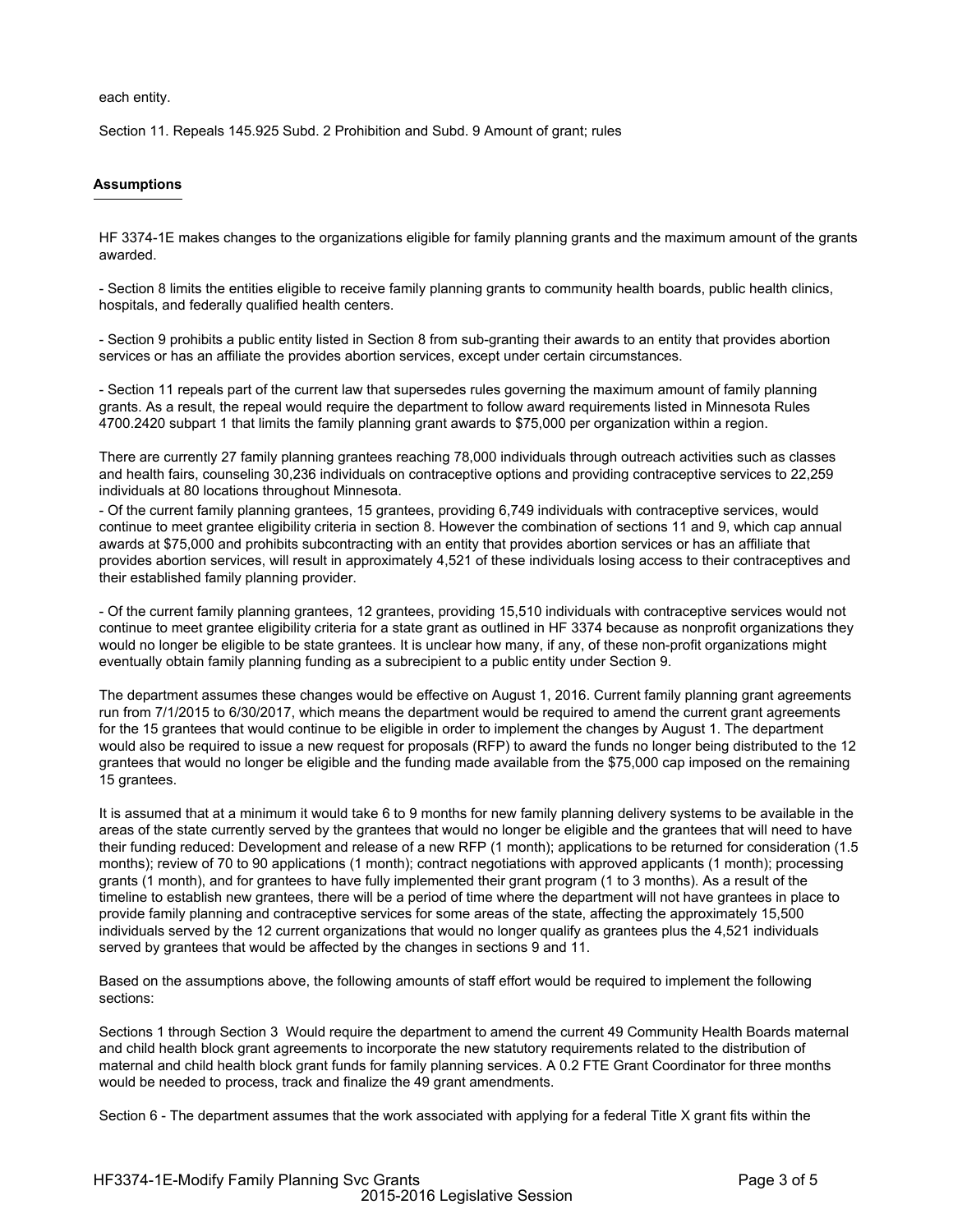existing work performed by department staff.

Section 4, Section 5, Section 7, Section 8, Section 9 and Section 10 - would require the department to amend 15 current family planning grant agreements to incorporate the new requirements related to subrecipients and to terminate 12 family planning grant agreements. A 0.2 FTE Grant Coordinator for three months would be needed to amend language in 15 grant contracts and to terminate 12 grant agreements. Changes to definitions and to who is an eligible grantee would require the department to initiate rule changes to assure consistency between statute and rule. It is anticipated that the rule change would be considered small in nature and non-controversial. The estimated costs for a small rule change including staff within MDH, charges from the Office of the Attorney General and the Office of Administrative Hearings, and related filing fees and notices would be approximately a onetime cost of \$25,202. This amount includes a 0.2 FTE Grant Coordinator to oversee the rule change for three months.

Section 10 - Grantees are currently required to report to the department their subrecipients and family planning grantees are currently listed on the departments website. The department assumes that the work associated with periodically updating the website with a list of grantee names and the amount of the grant or subgrant received fits within the existing work performed by department staff.

Section 11 This would require amending 11 grant agreements to reduce the current annual award of an eligible grantee to \$75,000. A 0.2 FTE Grant Coordinator for three months would needed to revise budgets, amend grants language and tract and process grant amendments. An award cap of \$75,000 would increase the number of grantees from 27 to a minimum of 83. The department currently has one Grant Coordinator to provide technical assistance, monitoring, invoice processing and reviewing progress reports. Another 1.5 FTE Grant Coordinators would be needed to provide these oversight duties to at a minimum an additional 56 grantees and a .25 Management Analyst 1 would be required to process payment and oversee financial requirements of grantees.

Altogether, the staff effort required for this work would be:

Year 1: 1.7 FTE grant coordinators [1.5 FTE from Section 11 plus 0.2 FTE from the combination of sections 1-3 (0.2 FTE for 3 months), 4-5 & 7-8 (0.2 FTE for 3 months  $x = 6$  months), and 11 (0.2 FTE for 3 months) = 12 months of 0.2 FTE] and 0.25 FTE Management Analyst 1 from Section 11 for a total of 1.95 FTE.

Year 2: 1.5 FTE grant coordinator and 0.25 FTE management analyst from Section 11 for a total of 1.75 FTE.

| <b>EXPENDITURES</b>            | SFY15    | SFY <sub>16</sub> | SFY17 | SFY18 | SFY19 |
|--------------------------------|----------|-------------------|-------|-------|-------|
| Salary and Fringe Benefits     | 0        |                   | 165   | 148   | 148   |
| <b>Other Operating Costs</b>   | $\Omega$ |                   | 19    |       |       |
| Grants                         | $\Omega$ |                   |       |       |       |
| <b>Administrative Services</b> | 0        |                   | 18    | 15    | 15    |
| <b>OR</b> Indirect Cost        | $\Omega$ |                   |       |       | o     |
| <b>TOTAL EXPENSES</b>          | 0        |                   | 202   | 167   | 167   |
| <b>TOTAL REVENUES</b>          | 0        |                   |       |       |       |

## **Expenditure and/or Revenue Formula**

### **Long-Term Fiscal Considerations**

None.

**Local Fiscal Impact**

None.